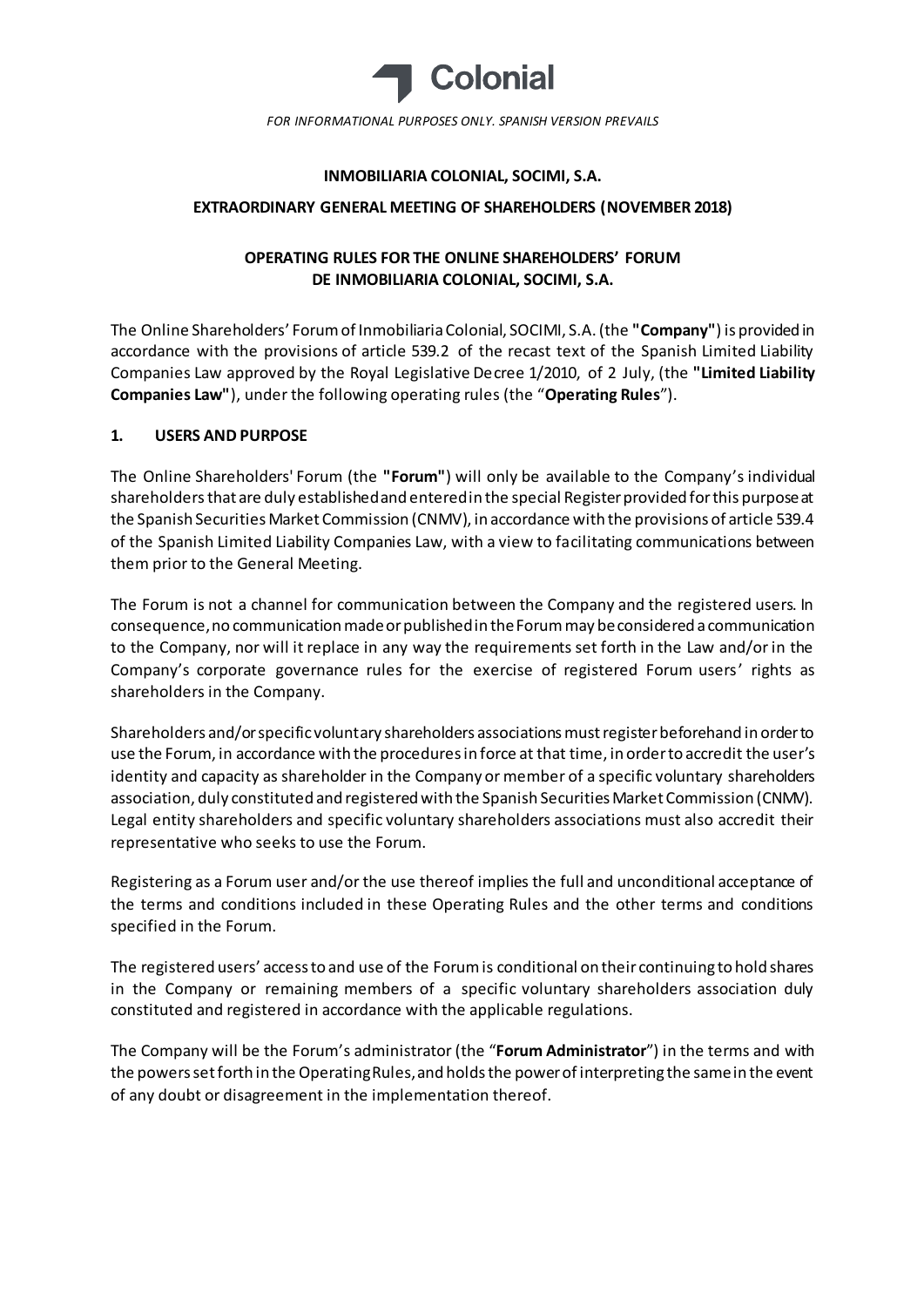

#### **2. PURPOSE OF THE FORUM**

Registered users may send, for publication in the Forum, communications confined to the following subjects:

- (a) Reasoned motions on issues that are already included or intended to be included in the General Meeting's agenda.
- (b) Requests for support for such motions.
- (c) Initiatives drawn up by shareholders to achieve a sufficient percentage of votes in order to exercise a minority right as provided in the Law.
- (d) Offers or requests for voluntary representation.

As provided in Article 519 of the Spanish Limited Liability Companies Law, the Company's shareholders who request the publication of a well-grounded motion on items that are already included or should be included in the agenda of the General Meeting called, should represent at least 3% of the share capital.

## **3. CONTENT OF THE COMMUNICATIONS**

The use of the Forum by users should always comply fully with current regulations and with these Operating Rules. The following are expressly forbidden:

- (a) Making any communications that are not related to the purpose and aim of the Forum as set forth in Operating Rules 1 and 2 above.
- (b) Attacking the reputation or the legitimate rights, goods and interests of the Company, of other registered users or of third parties.
- (c) Impersonating third parties or introducing the personal data or information of third parties without the informed consent of their owner.
- (d) Incorporating documentation or material without the due authorisation of the owners of the intellectual or industrial property.
- (e) Incorporating content or expressions, which are discriminatory, racist, sexist, violent, xenophobic or otherwise degrading or offensive.
- (f) Incorporating any type of material, which is inappropriate or contrary to the requirements of good faith.
- (g) Incorporating contents of any kind, which are aimed at committing criminal, administrative or civil offences.
- (h) Carrying out any activity aimed at evading the technical restrictions established for the Forum or which damage, overload or deteriorate the functioning of the Forum or the computer equipment of the Company, of its suppliers of computer services, of other registered users or of third parties.
- (i) Posting advertising messages of any type.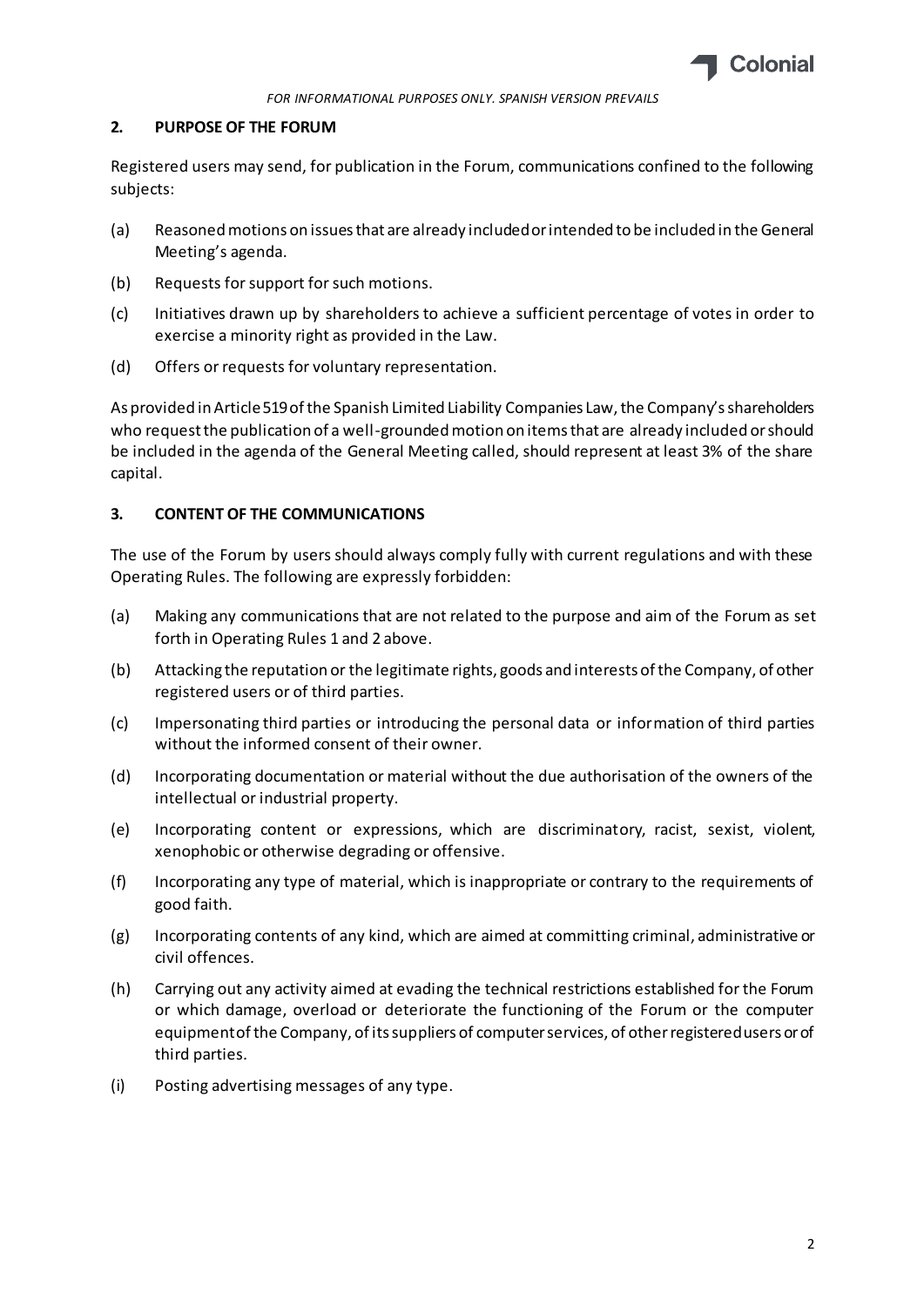

### **4. PUBLICATION OF COMMUNICATIONS ON THE FORUM**

Any registered user may send communications that comply with the provisions of Operating Rules 2 and 3 above, and these will be published by the Forum Administrator in accordance with the technical procedures in force at that time.

Requests to publish communications should be made using the forms available in the Forum for this purpose.

Before publishing it, the Forum Administrator will ensure that the communication complies with the Operating Rules. If such communication fails to comply with any of the Operating Rules, the Forum Administrator may, at its discretion, decline to publish it, take it down at any time if it has already been published or request any amendments or changes be made to such communication to adapt it to the Operating Rules.

## **5. PERIOD OF AVAILABILITY OF THE FORUM**

The Forum will be available for use from the day when the General Meeting of Shareholders is called in accordance with the provisions of the legislation in force until the end of the day prior to the date scheduled for the General Meeting.

## **6. THE COMPANY'S RESPONSIBILITY**

The Company will not be responsible for the accuracy, veracity, validity, legality or relevance of the communications sent by registered users, nor for the opinions expressed by them.

By virtue of accessing and/or using the Forum, every registered user declares that he/she is aware of and accepts that he/she makes use of the Forum under his/her sole and exclusive responsibility at all times.

## **7. DATA PROTECTION**

The handling of personal data, their possible communication and the exercise of the rights provided under the data protection legislation will be governed by the Privacy Policy contained in the Forum, which must be expressly accepted by the user when he/she registers.

### **Privacy policy and cookies**

### *Privacy Policy*

In compliance with the provisions of *the* Regulation (EU) 2016/679 of 27 April 2016 on the protection of natural persons with regard to the processing of personal data and on the free movement of such data, ("**RGPD**") *and the Spanish Organic Law 15/1999, of 13 December, on the Protection of Personal Data* (**"LOPD"**), the Company informs you that the personal data provided when completing the forms available in the corporate websit[e \(www.inmocolonial.com](http://www.inmocolonial.com/)) will be kept in files for which the Company is the data controller, with the aim of establishing, managing and supervising the functioning of the Online Shareholders' Forum in accordance with the Operating Rules thereof and the applicable legislation.

The Company undertakes to treat personal data in complete confidentiality and to use them only for the purposes indicated. The data will not be assigned to other users without prior express consent.